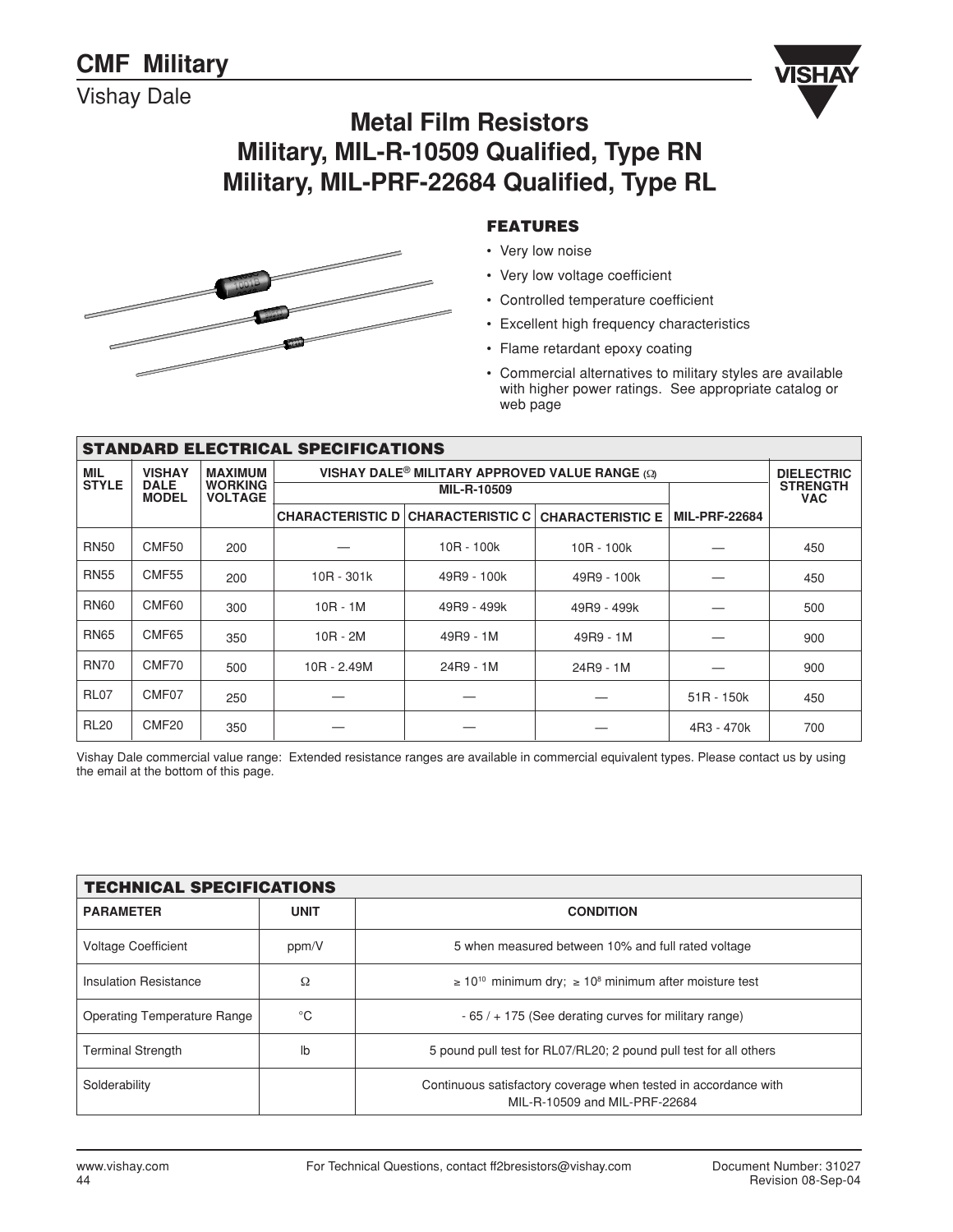

| <b>GLOBAL PART NUMBER INFORMATION</b>                                      |                            |   |                                                                           |        |                                           |      |                                 |    |                                   |                  |
|----------------------------------------------------------------------------|----------------------------|---|---------------------------------------------------------------------------|--------|-------------------------------------------|------|---------------------------------|----|-----------------------------------|------------------|
| New Global Part Numbering: RN60D3483FR36 (preferred part numbering format) |                            |   |                                                                           |        |                                           |      |                                 |    |                                   |                  |
|                                                                            |                            | R | 6<br>N                                                                    | 0<br>D | 3<br>4                                    | 8    | F<br>3                          | R. | 3<br>6                            |                  |
|                                                                            |                            |   |                                                                           |        |                                           |      |                                 |    |                                   |                  |
|                                                                            | <b>MIL STYLE</b>           |   | <b>CHARACTERISTIC</b>                                                     |        | <b>RESISTANCE</b><br>VALUE                |      | <b>TOLERANCE</b><br>CODE        |    | <b>PACKAGING</b>                  | <b>SPECIAL</b>   |
|                                                                            | <b>RN50</b>                |   | $E = 25$ ppm                                                              |        | 3 digit significant                       |      | $B = \pm 0.1\%$                 |    | $B14 = Tin/lead, Bulk$            | Blank = Standard |
|                                                                            | <b>RN55</b>                |   | $C = 50$ ppm                                                              |        | figure, followed by                       |      | $C = \pm 0.25\%$                |    | $R36 = Tin/lead, T/R$ (Full)      | (Dash Number)    |
|                                                                            | <b>RN60</b><br><b>RN65</b> |   | $D = 100$ ppm                                                             |        | a multiplier<br>$10R0 = 10\Omega$         |      | $D = \pm 0.5\%$                 |    | $RE6 = Tin/lead, T/R (1000 pcs)$  | (up to 1 digit)  |
|                                                                            | <b>RN70</b>                |   |                                                                           |        | $2152 = 21.5K\Omega$                      |      | $F = \pm 1\%$                   |    |                                   |                  |
|                                                                            |                            |   |                                                                           |        | $2494 = 2.49 M\Omega$                     |      |                                 |    |                                   |                  |
|                                                                            |                            |   | Historical Part Number example: RN60D3483F (will continue to be accepted) |        |                                           |      |                                 |    |                                   |                  |
|                                                                            | <b>RN60</b>                |   | D                                                                         |        |                                           | 3483 |                                 |    | F                                 | <b>R36</b>       |
|                                                                            | <b>MIL STYLE</b>           |   | <b>CHARACTERISTIC</b>                                                     |        |                                           |      | <b>RESISTANCE VALUE</b>         |    | <b>TOLERANCE CODE</b>             | <b>PACKAGING</b> |
|                                                                            |                            |   | New Global Part Numbering: RL07S471JR36 (preferred part numbering format) |        |                                           |      |                                 |    |                                   |                  |
|                                                                            |                            |   | R.                                                                        | 0      | s<br>4                                    | 7    | J                               | R  | 6<br>3                            |                  |
|                                                                            |                            |   |                                                                           |        |                                           |      |                                 |    |                                   |                  |
|                                                                            | <b>MIL STYLE</b>           |   | <b>LEAD MATERIAL</b>                                                      |        | <b>RESISTANCE</b><br><b>VALUE</b>         |      | <b>TOLERANCE</b><br><b>CODE</b> |    | <b>PACKAGING</b>                  |                  |
|                                                                            | <b>RL07</b>                |   | $S = S$ olderable                                                         |        | 2 digit significant                       |      | $G = \pm 2\%$                   |    | $B14 = Tin/lead$ , Bulk           |                  |
|                                                                            | <b>RL20</b>                |   |                                                                           |        | figure, followed by                       |      | $J = \pm 5\%$                   |    | $R36 = Tin/lead, T/R$ (Full)      |                  |
|                                                                            |                            |   |                                                                           |        | a multiplier                              |      |                                 |    | $RE6 = Tin/lead$ , T/R (1000 pcs) |                  |
|                                                                            |                            |   |                                                                           |        | $4R3 = 4.3\Omega$                         |      |                                 |    |                                   |                  |
|                                                                            |                            |   |                                                                           |        | $202 = 2.0 K\Omega$<br>$474 = 470K\Omega$ |      |                                 |    |                                   |                  |
| Historical Part Number example: RL07S471J (will continue to be accepted)   |                            |   |                                                                           |        |                                           |      |                                 |    |                                   |                  |
|                                                                            |                            |   |                                                                           |        |                                           |      |                                 |    |                                   |                  |
|                                                                            | <b>RL07</b>                |   | S                                                                         |        |                                           | 471  |                                 |    | J                                 | <b>R36</b>       |
|                                                                            | <b>MIL STYLE</b>           |   | <b>LEAD MATERIAL</b>                                                      |        |                                           |      | <b>RESISTANCE VALUE</b>         |    | <b>TOLERANCE CODE</b>             | <b>PACKAGING</b> |

| <b>MATERIAL SPECIFICATIONS</b> |                                                                             |  |  |  |
|--------------------------------|-----------------------------------------------------------------------------|--|--|--|
| Element:                       | Nickel-chrome alloy                                                         |  |  |  |
| Coating:                       | Flame retardant epoxy, formulated for superior<br>moisture protection       |  |  |  |
| Core:                          | Fire-cleaned high purity ceramic                                            |  |  |  |
| Termination:                   | Standard lead material is solder-coated<br>copper. Solderable and weldable. |  |  |  |

#### **APPLICABLE MIL-SPECS**

**MIL-R-10509 and MIL-PRF-22684:** The CMF models meet or exceed the electrical, environmental and dimensional requirements of MIL-R-10509 and MIL-PRF-22684.

**Noise:** Vishay Dale metal film resistors have exceptionally low noise level. Average for standard resistance range is 0.10 micro-volt per volt over a decade of frequency, with low and intermediate resistance values typically below 0.05 micro-volt per volt.

| <b>ENVIRONMENTAL SPECIFICATIONS</b>                                                                                                                                |                                                                         |  |  |  |
|--------------------------------------------------------------------------------------------------------------------------------------------------------------------|-------------------------------------------------------------------------|--|--|--|
| General:<br>Environmental performance is shown in the<br>Environmental Performance table. Test<br>methods are those specified in<br>MIL-R-10509 and MIL-PRF-22684. |                                                                         |  |  |  |
| <b>Shelf Life:</b>                                                                                                                                                 | Resistance shifts due to storage at room<br>temperature are negligible. |  |  |  |

Vishay Dale CMF resistors have an operating temperature range of - 65°C to +175°C. They must be derated according to the following curves:

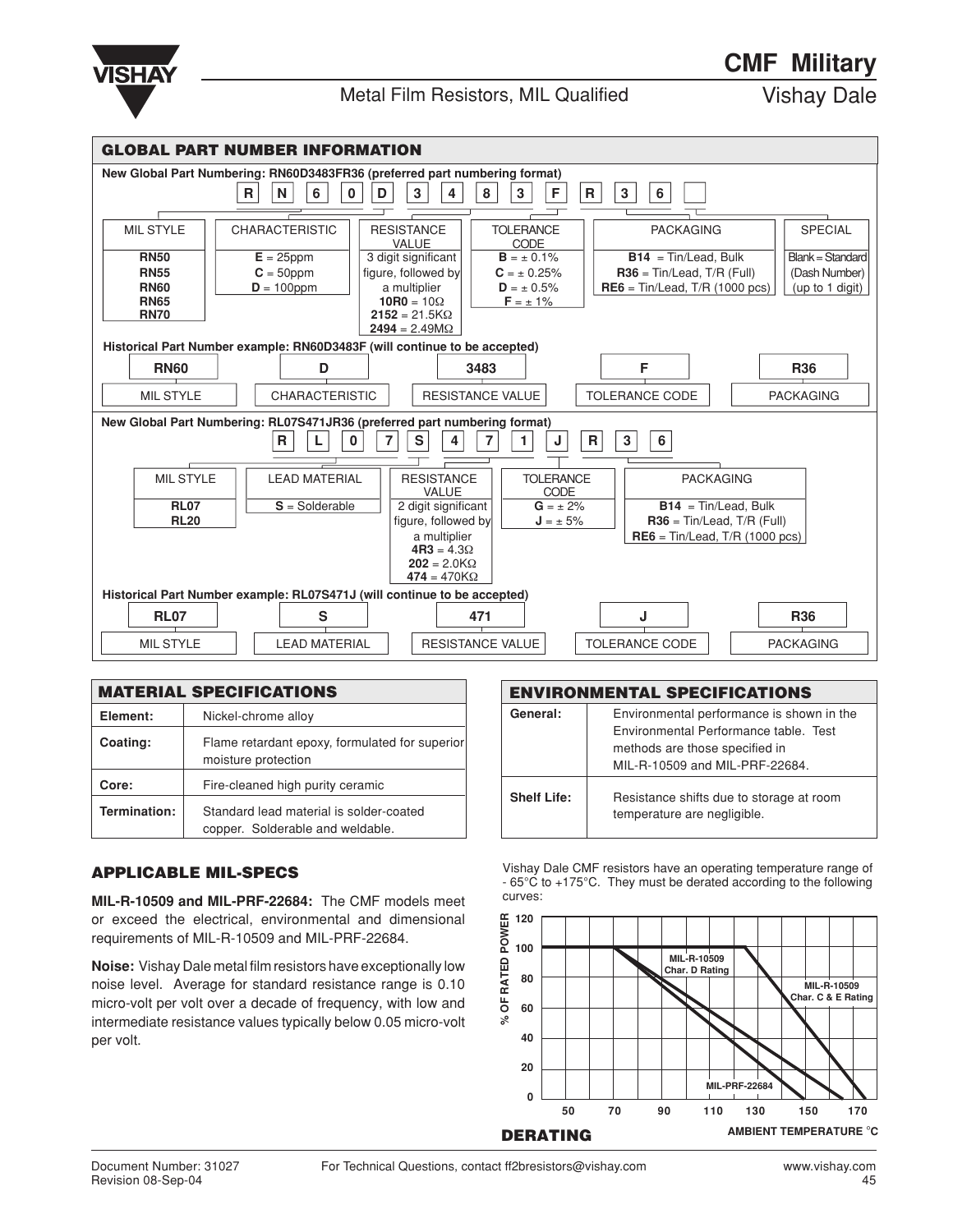# **CMF Military**

Vishay Dale

Metal Film Resistors, MIL Qualified



### **DIMENSIONS** in inches [millimeters]



| <b>VISHAY DALE</b><br><b>MODEL</b> | A                  | в                 | $C$ (Max.) | D                 |
|------------------------------------|--------------------|-------------------|------------|-------------------|
| CMF50                              | $0.150 \pm 0.020$  | $0.065 \pm 0.015$ | 0.244      | $0.016 \pm 0.002$ |
|                                    | $[3.81 \pm 0.51]$  | $[1.65 \pm 0.38]$ | [6.20]     | $[0.41 \pm 0.05]$ |
| <b>CMF55</b>                       | $0.240 \pm 0.020$  | $0.090 \pm 0.008$ | 0.278      | $0.025 \pm 0.002$ |
|                                    | $[6.10 \pm 0.51]$  | $[2.29 \pm 0.20]$ | [7.06]*    | $[0.64 \pm 0.05]$ |
| CMF60                              | $0.344 \pm 0.031$  | $0.145 \pm 0.015$ | 0.425      | $0.025 \pm 0.002$ |
|                                    | $[8.74 \pm 0.79]$  | $[3.68 \pm 0.38]$ | [10.80]    | $[0.64 \pm 0.05]$ |
| CMF65                              | $0.562 \pm 0.031$  | $0.180 \pm 0.015$ | 0.687      | $0.025 \pm 0.002$ |
|                                    | $[14.27 \pm 0.79]$ | $[4.57 \pm 0.38]$ | [17.45]    | $[0.64 \pm 0.05]$ |
| CMF70                              | $0.562 \pm 0.031$  | $0.180 \pm 0.015$ | 0.687      | $0.032 \pm 0.002$ |
|                                    | $[14.27 \pm 0.79]$ | $[4.57 \pm 0.38]$ | [17.45]    | $[0.81 \pm 0.05]$ |
| CMF07                              | $0.240 \pm 0.020$  | $0.090 \pm 0.008$ | 0.278      | $0.025 \pm 0.002$ |
|                                    | $[6.10 \pm 0.51]$  | $[2.29 \pm 0.20]$ | [7.06]     | $[0.64 \pm 0.05]$ |
| CMF <sub>20</sub>                  | $0.375 \pm 0.040$  | $0.145 \pm 0.015$ | 0.425      | $0.032 \pm 0.002$ |
|                                    | $[9.53 \pm 1.02]$  | $[3.68 \pm 0.38]$ | [10.80]    | $[0.81 \pm 0.05]$ |

 $*$  .290" [7.37mm] for  $\pm$  0.25% and  $\pm$  0.1% resistance tolerances.

| <b>MILITARY POWER RATING</b> |                           |                                |                    |  |  |  |  |
|------------------------------|---------------------------|--------------------------------|--------------------|--|--|--|--|
|                              | <b>MILITARY QUALIFIED</b> |                                |                    |  |  |  |  |
|                              | MIL-R-10509               | <b>MIL-PRF-22684</b>           |                    |  |  |  |  |
| <b>WATTAGE</b>               | $AT + 70^{\circ}C$<br>(D) | $AT + 125^{\circ}C$<br>(C & E) | $AT + 70^{\circ}C$ |  |  |  |  |
| 0.05                         |                           | <b>RN50</b>                    |                    |  |  |  |  |
| 0.10                         |                           | <b>RN55</b>                    |                    |  |  |  |  |
| 0.125                        | <b>RN55</b>               | <b>RN60</b>                    |                    |  |  |  |  |
| 0.25                         | <b>RN60</b>               | <b>RN65</b>                    | <b>RL07</b>        |  |  |  |  |
| 0.50                         | <b>RN65</b>               | <b>RN70</b>                    | <b>RL20</b>        |  |  |  |  |
| 1.0                          | <b>RN70</b>               |                                |                    |  |  |  |  |

**Note:** Commercial equivalents of military styles are available with higher power ratings. Consult factory.



#### **HEAT RISE**

The increase in resistor surface temperature due to rated load is shown in the chart above. Resistor  $temperature = heat rise + ambient temperature.$